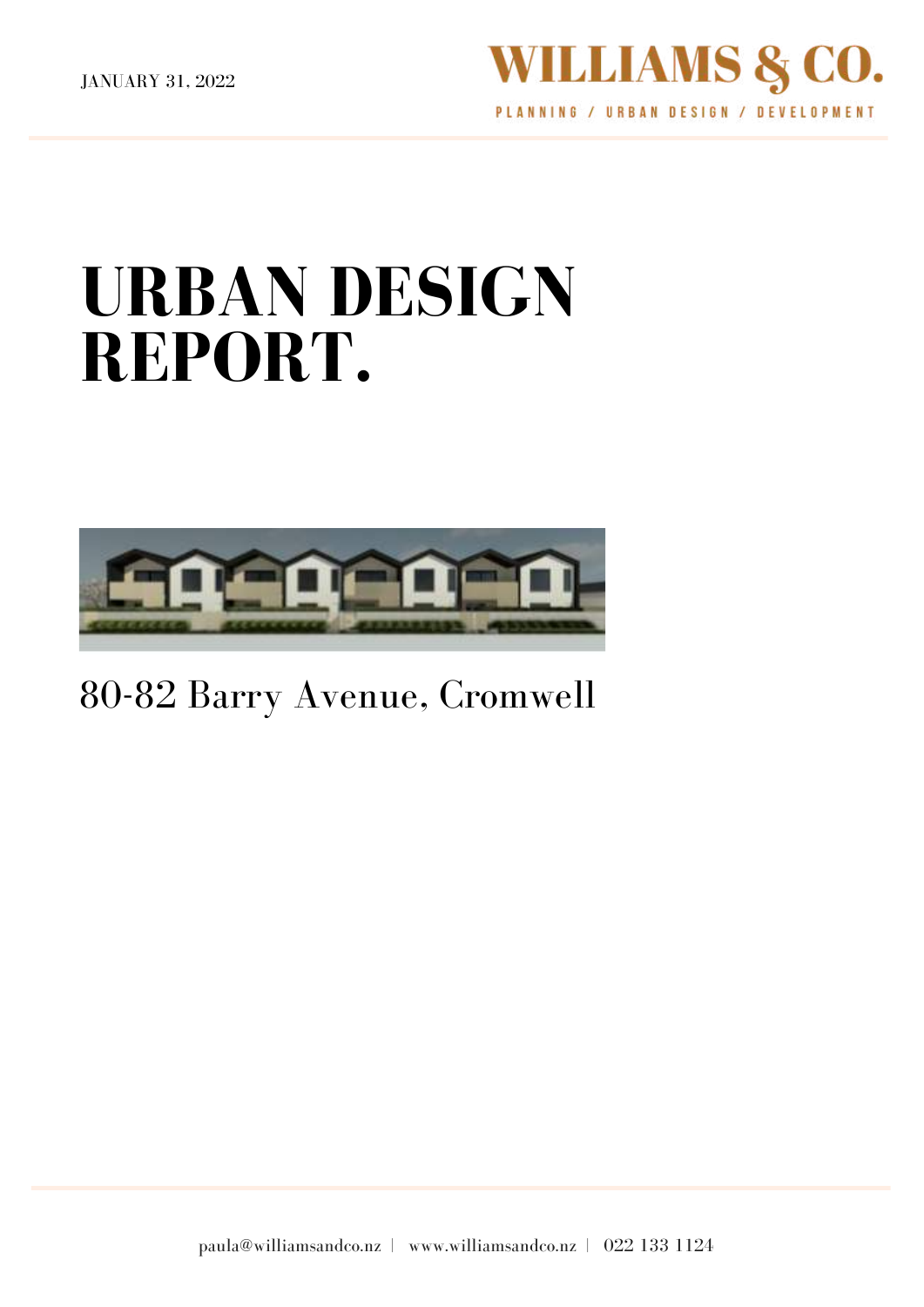#### PREAMBLE

This report has been prepared by Paula Costello of Williams & Co. a planning and urban design consultancy. The experience and qualifications relied upon are 20 years planning expertise and over 10 years as a qualified urban designer (BRS Hons, MUDD).

Williams & Co. have extensive experience in the assessment, advice and reporting on applications for development in a variety of areas in New Zealand but primarily in the Queenstown Lakes District where our urban design services are utilised by applicants and by the QLDC to provide urban design review, reporting and advice.

#### 1: INTRODUCTION

#### **1A] Proposal**

The proposal comprises the development of 8 attached townhouse units and associated subdivision on a 1011m2 site at 80-82 Barry Avenue, Cromwell.

The townhouses are each 2 bed/2 bath two-storey units, designed to front Barry Avenue and with vehicular access provided to ground floor garaging at the rear of the buildings. Vehicular access is provided via a rear access lane running from Mayo Place to Barry Avenue in a one-way formation.

The townhouses are made up of two different typologies and are arranged in alternating placement between each of the two townhouse types (see **Figure 1**), with units 1,3,5 and 7 including a balcony to the street frontage on the above ground (living/dining) level, and a patio below. The external walls of these units are set back on this western elevation providing space for this outdoor living and when compared to the front façade of units 2,4,6 and 8.

While the roofline of each townhouse is of the same form (a simple gable), the external claddings for each typology differ on the street elevation, as illustrated in Figure 1. Units 1,3,5 and 7 are clad utilising Abodo Vulcan timber with the frontage of Units 2,4,6 and 8 illustrating a contrasting lighter cladding comprised of Hebel block.



**Figure 1**: Townhouses Street (Western) Elevation

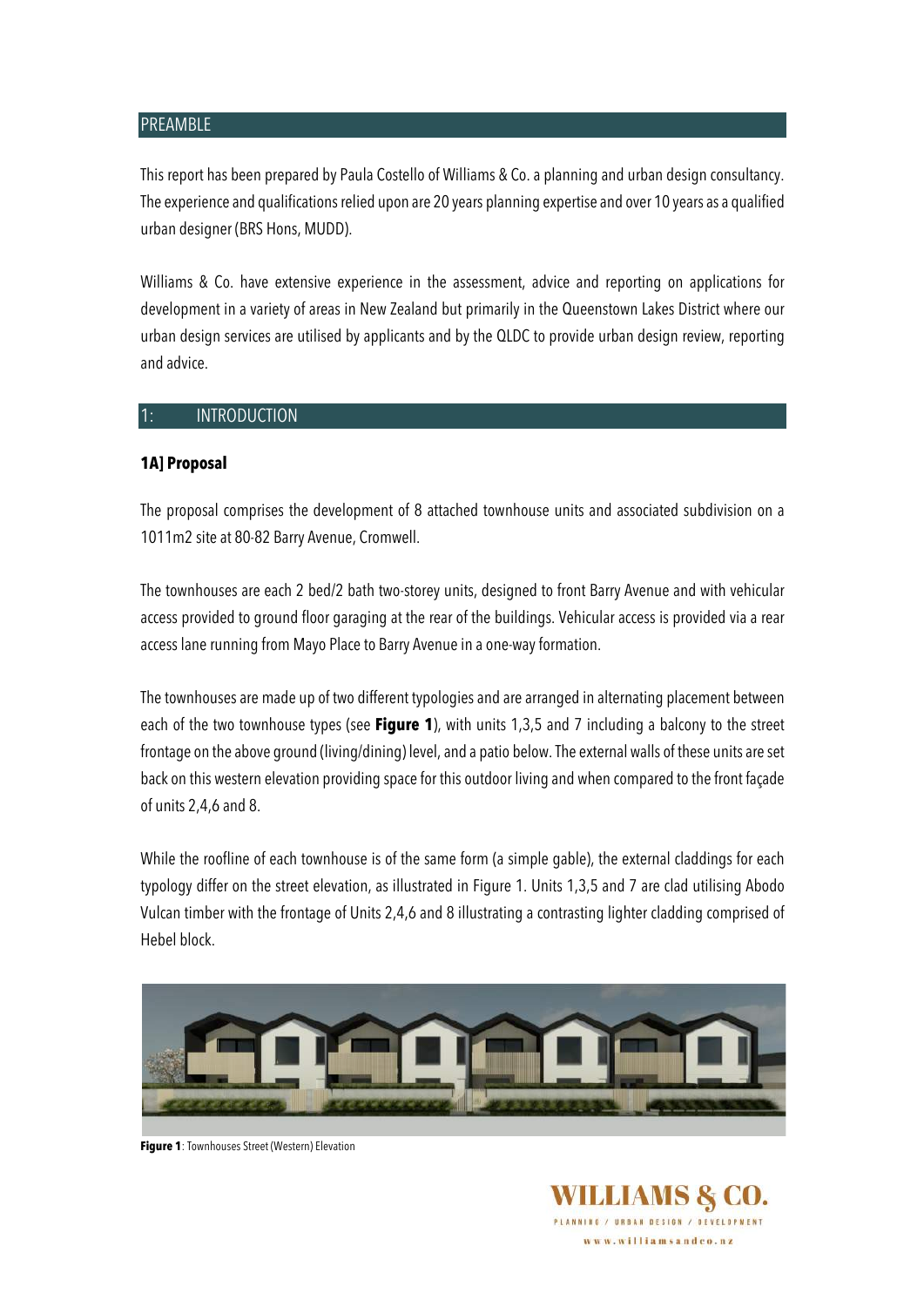The overall height of the townhouses is shown at 6.8m to the gable, with the built form occupying 44.7% of the 1011m2 site. The remainder of the site will be made up of the rear access lane and landscaping, with private outdoor living space associated with each unit located to the front of the townhouses (and in the case of unit 1 extending to the side yard). The built form will be set back from Barry Avenue at a range of 3.3-4.3m. Provision for space for rubbish & recycling bins has been made near the entry to the site and within the lane exit.

Landscaping proposed with respect to the streetscape frontage and the interface with the private outdoor spaces to the front of the townhouses comprises a streetfront grey block wall of 1.4m, this wall has been set back from the street boundary in order to also provide for planting (native tussock/grasses) and a griselinia hedge is proposed to sit behind the wall (**Figure 2**). Between the private spaces a dividing fence of 1.8m is proposed. The plans illustrate that gates within the streetfront wall will provide direct access into each private garden space from the street (Barry Avenue). Landscaping in the lane will continue the theme of native tussocks/grasses where planting space exists and the use of screening block walls around the bin storage matches the streetfront wall.



**Figure 2**: Imagery – Streetfront Wall & Planting



#### **1B] Site & Context**

The subject site is rectangular lot which holds a corner position at the Barry Avenue/Mayo Place intersection. The long frontage of the site is along Barry Avenue, with the secondary street frontage to Mayo Place and the remaining two boundaries being shared residential lot boundaries. The existing uses on the site will be removed in order to make way for the proposed development.

Barry Avenue is a key road within the street hierarchy of Cromwell running generally north-south through the urban area of Cromwell (urban arterial), and linking the town centre to areas south. The road has a width of 25m with two-way traffic and footpath within grass verge on either side of the road. Street trees are in existence (including to the front of the subject site) but do not have a regular established pattern. Barry Avenue has a number of connecting east-west roads, Mayo Place being one of these, forming the northern

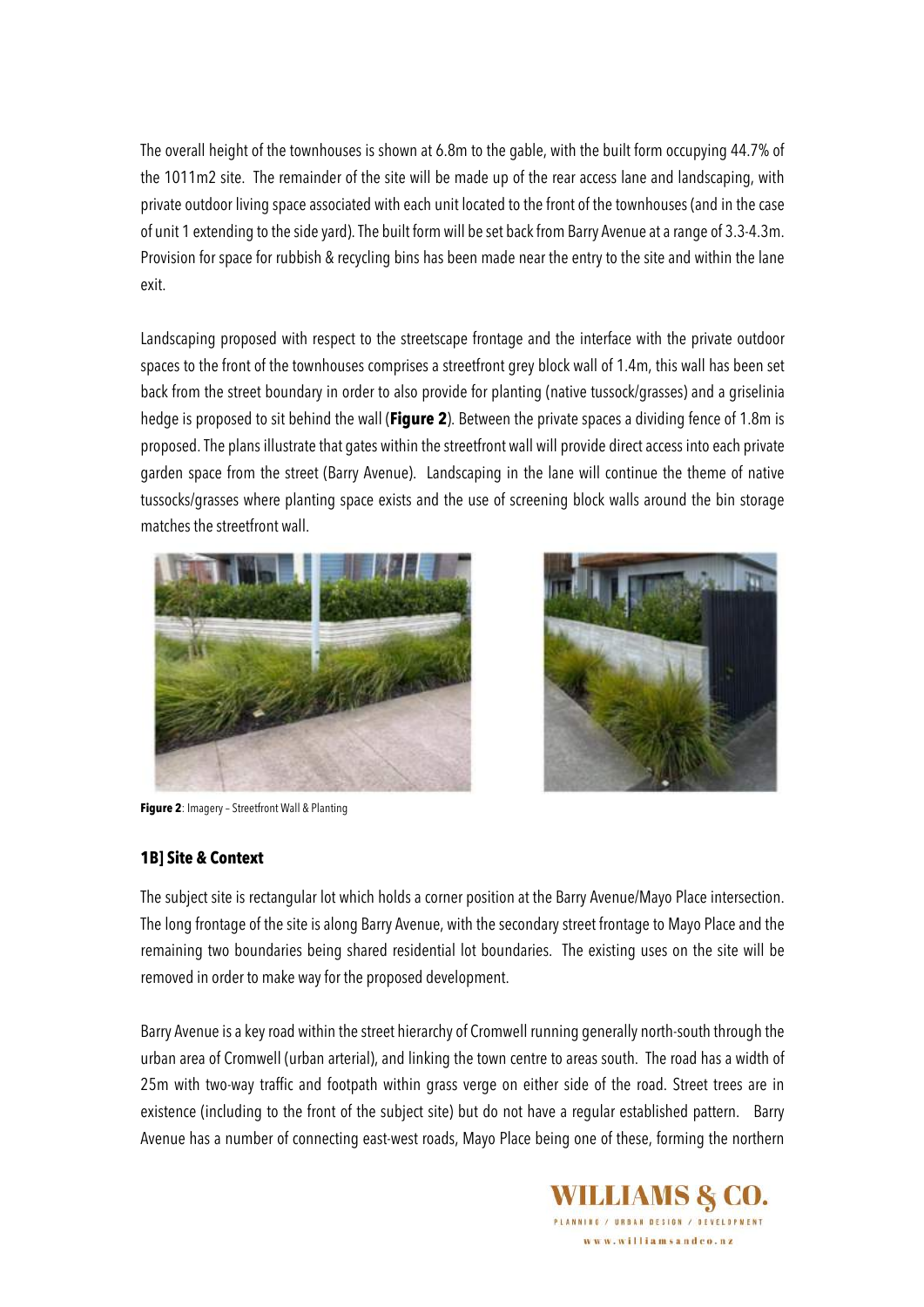boundary of the site. Mayo Place is a no-exit street with a cul-de-sac head after 145m and a footpath on the southern side of the street. Pedestrian access provides through-linkage from Mayo Place to the east (Kerry Court) and also to the north and south.

Mayo Place is residential in character whilst Barry Avenue is a mixed environment with a number of uses and its function as an arterial contributing to its character, including the open space, large buildings set back from the street and parking and other facilities on the western side of the Avenue associated with the College, and other non-residential activities, increasing particularly as moving south.

The site is located in reasonable proximity to the Cromwell Town Centre (under 1km) and additionally is positioned centrally in relation to other amenities, services and employment land within Cromwell including green space, educational facilities, industrial zoning and the amenities associated with the 'Old Cromwell' node. The site is well connected being positioned on Barry Avenue as a key north-south connector and nearby the Gair Avenue east-west connection. The site has easy access to the off-street 'green' north south connection which runs mid-block through residential areas at the end of Mayo Place.

The site is zoned *Residential Resource Area* in the CODC District Plan and is identified as within the area planned for medium-high density residential development within the CODC Spatial Plan.



**Figure 3:** Site Location  $\bullet$  CODC Spatial Plan

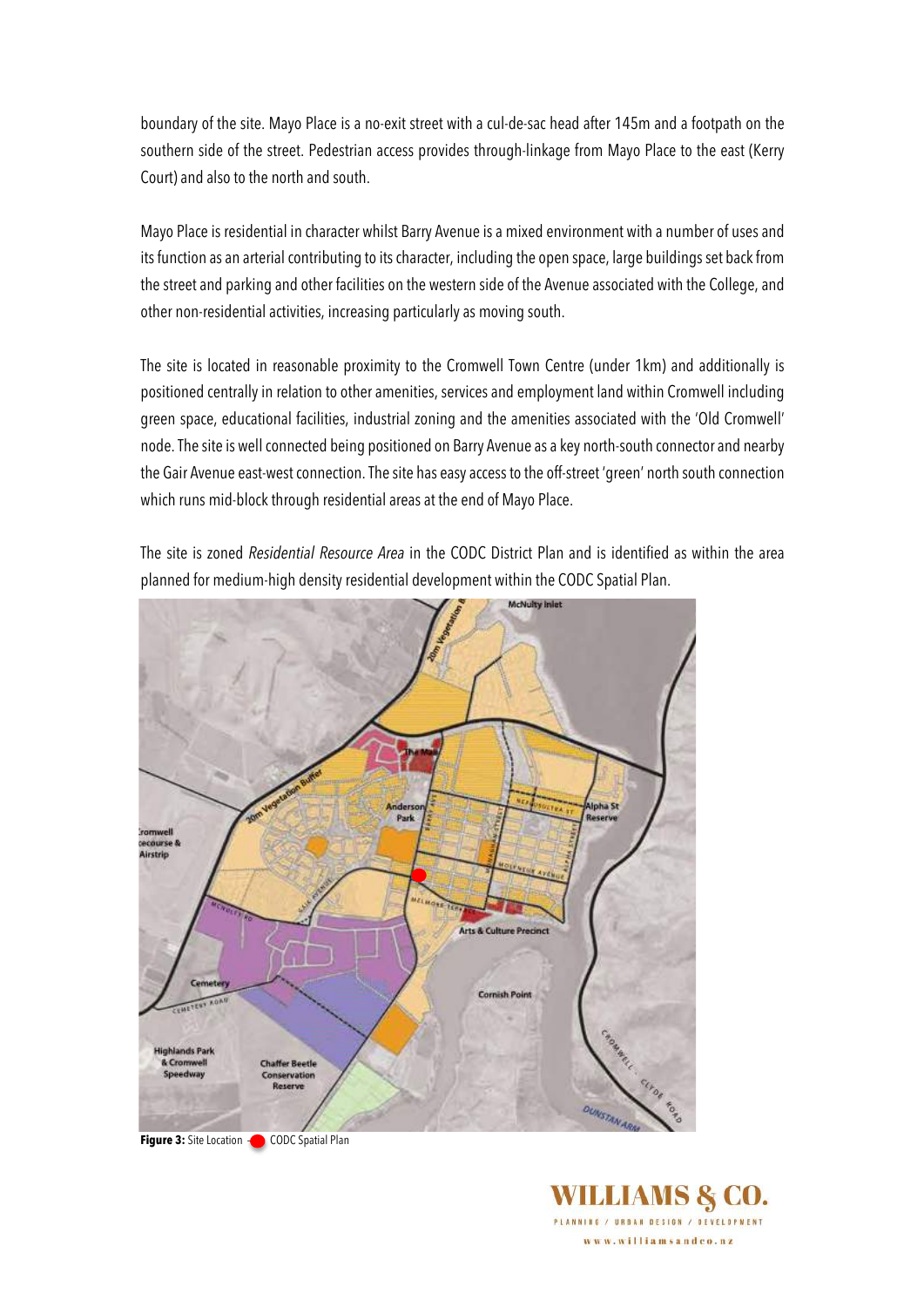### **1D] Considerations**

This report will address the proposal in respect to urban design in general terms, in regard to the proposed Spatial Plan for the urban form of Cromwell, the wider framework for urban development as established by the NPS-UD and with reference to the specific matters requested in the CODC RFI<sup>1</sup>.

The assessment below has been made taking into account the context of the site as detailed.

#### 2: ASSESSMENT - URBAN DESIGN

#### **2A] Assessment**

The proposal is overall considered to represent a successful urban design response for development of the site when considering general urban design principles. This is given the positive impacts that will arise from the input of densityin this location which is central, connected and close to amenities and services, and where this density will be achieved in a built form which is of appropriate quality.

A number of techniques have been adopted which result in the design of the townhouses being visually suitable and appropriate to context.The position of the site on the corner of a side street allows for the primary design decision to provide vehicle access to the rear of the units via lane. This allows for the street frontage of the development to be free of vehicle entry or parking needs and results in the positive interaction with the street.

The street relationship to Barry Avenue is well approached with detailing of the façade (alternate townhouse designs, recesses in the façade, permeable and solid materials) and emphasis to the entry and good interaction to the street provided by balconies, glazing and gates to front yards. The hard and soft landscaping provide an appropriate focus on the street entry of the townhouses and assist with legibility and a positive street environment.

The materials and colours of the building have been considered (and alternated) to provide successful variation in the western (street) façade and the built form characteristics (gable roof, timber and solid forms) will remain in keeping with the local vernacular.

The landscaping of the site in particular the street frontage has been given particular attention and the proposed planting in association with the lower (1.4m) street wall broken up with individual gates to each of the townhouses will contribute to amenity for users, legibility of entrances a positive street environment and softening of the building when viewed externally.



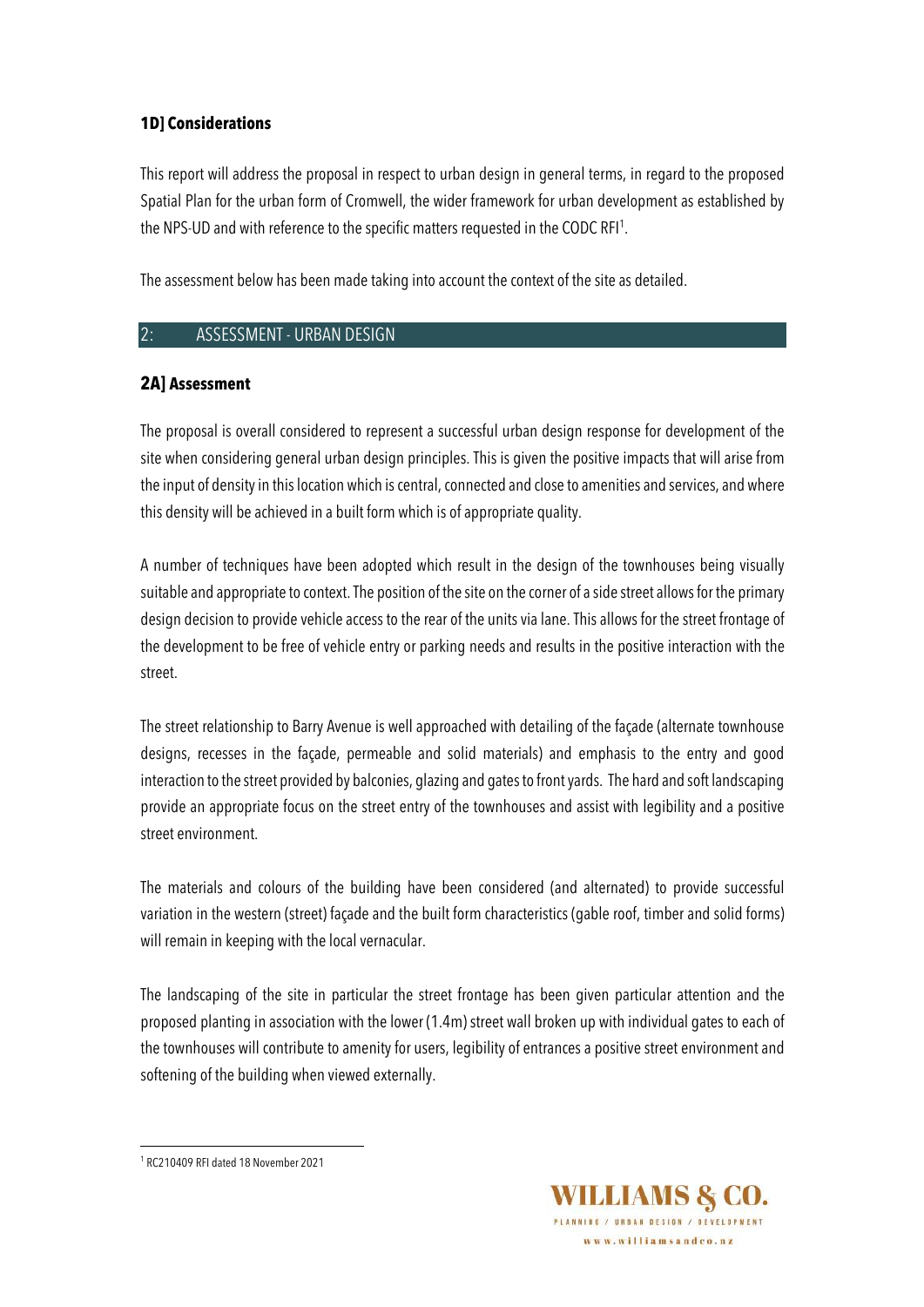The height of the built form is considered appropriate in this location. Taking into account the width and function of Barry Avenue it is considered that the introduction of higher edge buildings along this street can be absorbed and will contribute to the (eventual) enclosure of the street environment. Landscape treatment to the street boundary will be continued around onto Mayo Place and is a suitable response to this corner.

The design includes minor breaches of the applicable recession planes taken from the southern and eastern boundaries as illustrated on the plans comprised of roof edge and gable ends respectively. In terms of the wider appreciation of the built form on the site as part of the urban development of the area these elements are likely to be indiscernible, and overall, in this context the building height is appropriate.

The design has considered provision for rubbish/recycling storage as an externality that is associated with residential development at increased density, and screened areas have been provided in two locations for bin storage.

Overall, it is considered that the design solution to provide for 8 townhouses on this site represents successful urban design. The design responds to context, establishing increased residential density in a central location in the Cromwell urban area and does this while providing a high amenity living option for residents and a built form with an appropriate form and mass and positive street relationship for its position fronting Barry Avenue.

# **2B] Spatial Plan**

The proposal has been considered with reference to the Spatial Plan for Cromwell<sup>2</sup>.

As mentioned above when considering the site in terms of the Spatial Plan it can be identified that the site is located centrally within 800-900m of both the Cromwell Town Centre and the area described as the 'Arts & Culture Precinct' and is within close proximity to employment land, educational facilities and green space (refer **Figure 3**).

With respect to proposed 'Future Land' use plans as part of the Spatial Plan, the site is identified as being within the *Medium-High Density* planned areas which run along the key road networks. This is logical given the nature of the street environments (e.g., Barry Avenue) and the proximity to amenities as discussed above.

The identification of these areas for residential growth is described as a 'Key Move' in the Spatial Plan framework (Section 3.3) and the proposal for the subject site can be reviewed against the associated objectives:

<sup>&</sup>lt;sup>2</sup> Cromwell 'Eye to the Future' Masterplan Spatial Framework – Stage 1: Spatial Plan (NM Associates Ltd + Tract Consultants Pty Ltd) dated May 2019

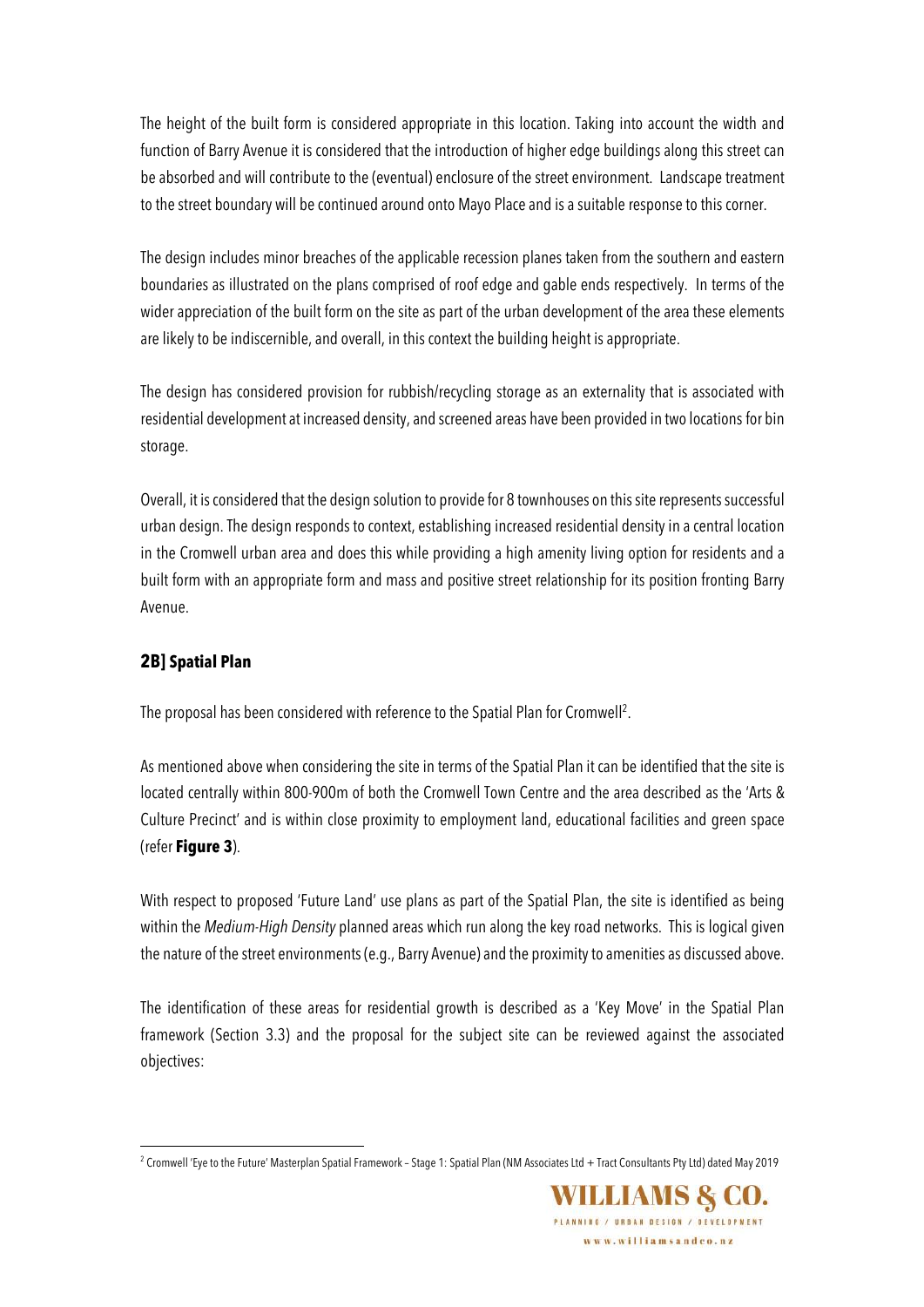#### **3.3.5 Accommodating New Residential Growth**

§ *An appropriate mix of dwelling size, type and affordability to meet the changing composition of housing needs and lifestyles.* 

The proposal will contribute to a mix by providing a different (townhouse) type of a smaller size than generally existing suburban development.

§ *'Growth focused within existing Cromwell' and a 'mixed use town centre 'enables new development, redevelopment and infill to areas that are substantially within or nearby an 800m radius from the town centre.* 

The subject site is located within existing Cromwell and can be considered in fill development in a location that is very near the 800m radius from the town centre.

- § *The Spatial Framework: Spatial Plan correlates with:* 
	- § *An increased density of development /more efficient use of land per dwelling unit and site-by- site.*
	- § *Typologies would include town houses, terrace housing and apartments including visitor accommodation and 'top shop' dwelling units, converted premises and/or multi-use development.*

The proposal will represent an increased density of development and a significant increase in the efficient use of this land when compared to its existing state. The typology will be townhouses as anticipated by the Spatial Plan in this location.

§ *This will enable more people to live within easy walking distance of shops, services and community facilities, add 'critical mass" to the town centre, support employment (including office employment) and tourism opportunities, assist in achieving more activity and diversity within the wider town centre.* 

As above the proposal will enable options for more people to live within an existing walking distance of shops (including neighbourhood corner store), services including education, community facilities and green space along with employment land. The proposal will assist in achieving the listed goals in terms of diversity and activity.

§ *A combination of zoning measures and design guidelines would address built form, residential amenity and privacy factors (per dwelling unit and one to another) in terms of sunlight, shadow, overlook, setbacks, avoiding frontages dominated by garaging and so on.* 

There are no known Design Guidelines yet applicable to residential development in the Residential Resource zone which applies to the site. Notwithstanding this it is considered that the matters of built form, residential amenity and privacy and shading have been appropriately addressed so that no adverse effects result. In particular the design is successful in avoiding a frontage to Barry Avenue which is dominated by garaging.

• *Higher quality urban design and architecture, as well as a mix of uses will provide desirable locations for those that do not require substantial properties.* 

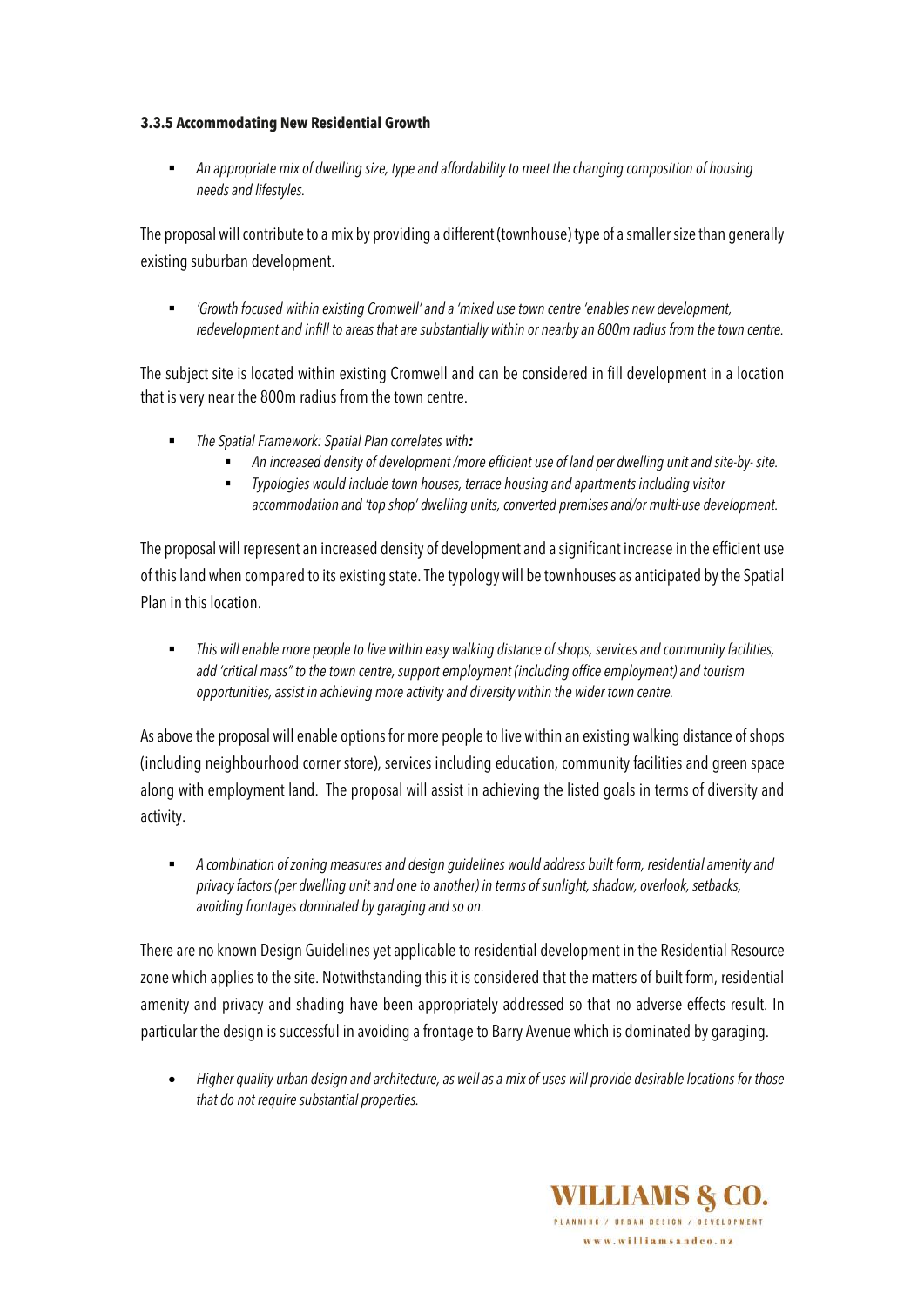The proposal is considered to represent quality urban design and will certainly contribute to a mix of housing typology in this area which is a desirable location for those future residents who do not require substantial properties (e.g. smaller scale and low maintenance townhouse options).

With respect to the above and considering both the elements (proximity to key pedestrian/cycle links, open space reserves, key amenities) and the 'places for people' goals of the Spatial Plan, the proposal is well aligned with this plan and will contribute to achieving the outcomes signalled by the Spatial plan for Cromwell.

# **2C] NPS-UD**

Based on existing population and growth, Cromwell is likely to be in the near future (if not already based upon housing +labour market) an urban area of 10,000+ persons as set out in the NPS-UD. The proposal as sought is aligned with and supported by the NPS-UD given that it represents intensification that will enable more people to live in an area which is near a centre zone and employment land and will produce variation in the type of homes available.

# **2D] RFI Matters**

Specific comment has been requested in terms of:

- *The effect on amenity values of the neighbourhood in particular the character of the streetscape.* 

The proposal will have a positive effect on the amenity values of the Barry Avenue streetscape in this location in moving towards a future urban environment associated with this key road within Cromwell. The nature of the road and its position linking key areas means that it is ideally suited for (and identified within the Spatial Plan as a future location of) higher density residential development. This development will ideally form a strong edge to Barry Avenue, with high quality architecture and a positive street environment. The proposal is successful in providing this and while it may represent a change from current character, this is not an adverse impact in light of the goals for Cromwell. It is important the amenity values of the streetscape including the pedestrian environment are well considered and in this case the proposal has adopted design choices which ensure this. In particular garaging has been located at the rear, entrances to the townhouses are individually legible, and streetfront fencing is designed to be low whilst providing privacy to front yards. Further, the street frontage of the built form has been alternated to avoid repetition and balconies provide oversight of the street.

- *The effect on the amenity values of the future owners and/or occupiers of the proposed dwellings as a result of the breaches to the District Plan standards.* 

The proposed breaches of the District Plan standards are not considered to result in any effects on amenity values of the future owners/occupiers of the townhouses. In particular the townhouses will provide a smallscale but suitable option for residents as signalled in the Spatial Plan, with all necessary elements in order to provide for successful compact living, these including provision for rubbish/recycling and provision of outdoor

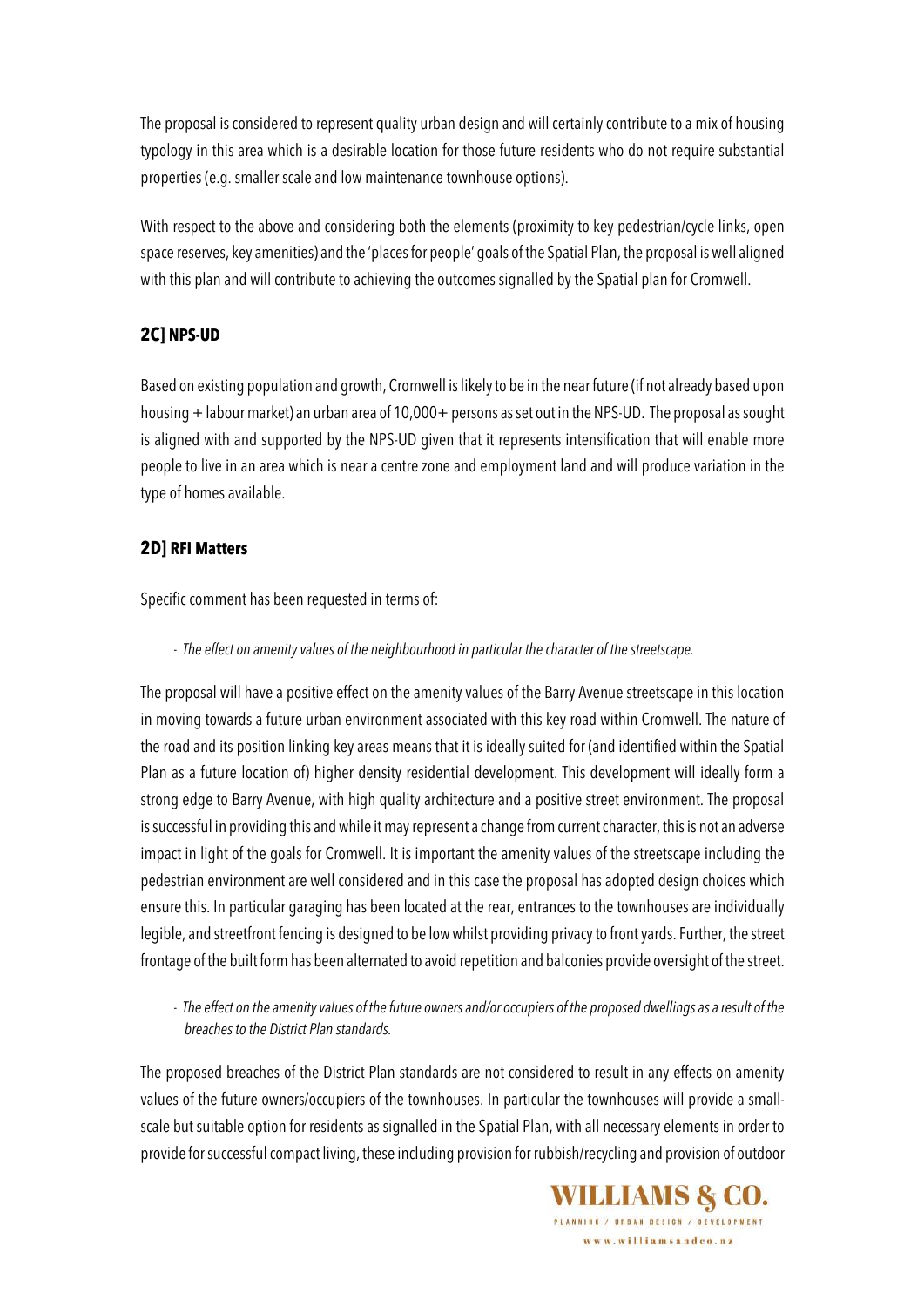living space for each townhouse. While not critical, covered vehicular parking is also provided in a garage. Should occupants choose not to have a vehicle due to the proximity of the site to local amenities, this space can be utilised for storage for alternative transport options (such as bikes) or other flexible uses.

Beyond density, the breaches of the District Plan standards are understood to be recession plane, front yard setback and site coverage. Recession plane breaches have no impact on the internal amenity of the site and generally allow for the more positive gable height formation which contributes to the building in the wider environment. The front yard and site coverage breaches are not considered to have any particular adverse effect on the owners and occupiers of the townhouses given that each will retain sufficient outdoor living space, including (for some units) upstairs balcony areas.

#### - *How the proposal impacts the amenity value of open space within the District's residential environments.*

With the exception of considering Barry Avenue an open space (the impact on Barry Avenue is discussed above) the proposal is not considered to have any adverse impact on the amenity value of the open spaces within the District's residential environments. The proposal is likely to increase to a small degree the use and therefore safety of some nearby open spaces including the pedestrian/cycle green way to the east of the site.

- *The effect on amenity values of neighbouring properties in particular access to sunlight and maintenance of privacy.* 

Given that the site is located on a corner it has two public boundaries assisting to limit the impact on neighbouring residential properties. With respect to the two neighbouring properties which share a boundary with the site (to the east and south) it is noted that the layout of the site includes the location of the access land adjacent these boundaries, this has the effect of setting the proposed building back from these properties into the site.

It is understood (refer planning assessment) that the impact of the proposed built form on these properties in terms of shading will be no more than anticipated for the site (permitted baseline). In particular it is noted that the built form sits below the maximum height for the site and in this respect is not dominant.

With respect to privacy the proposal will have no significant impact on neighbouring properties given the elements of the built form which breach the framework for expected built form on the site do not contain any openings or windows. In terms of design elements providing mitigation, there are limited windows or openings facing towards neighbouring properties, and the rear lane will be bound by noise insulated fencing which will contribute to maintenance of privacy from people and vehicle movement in this area of the site.